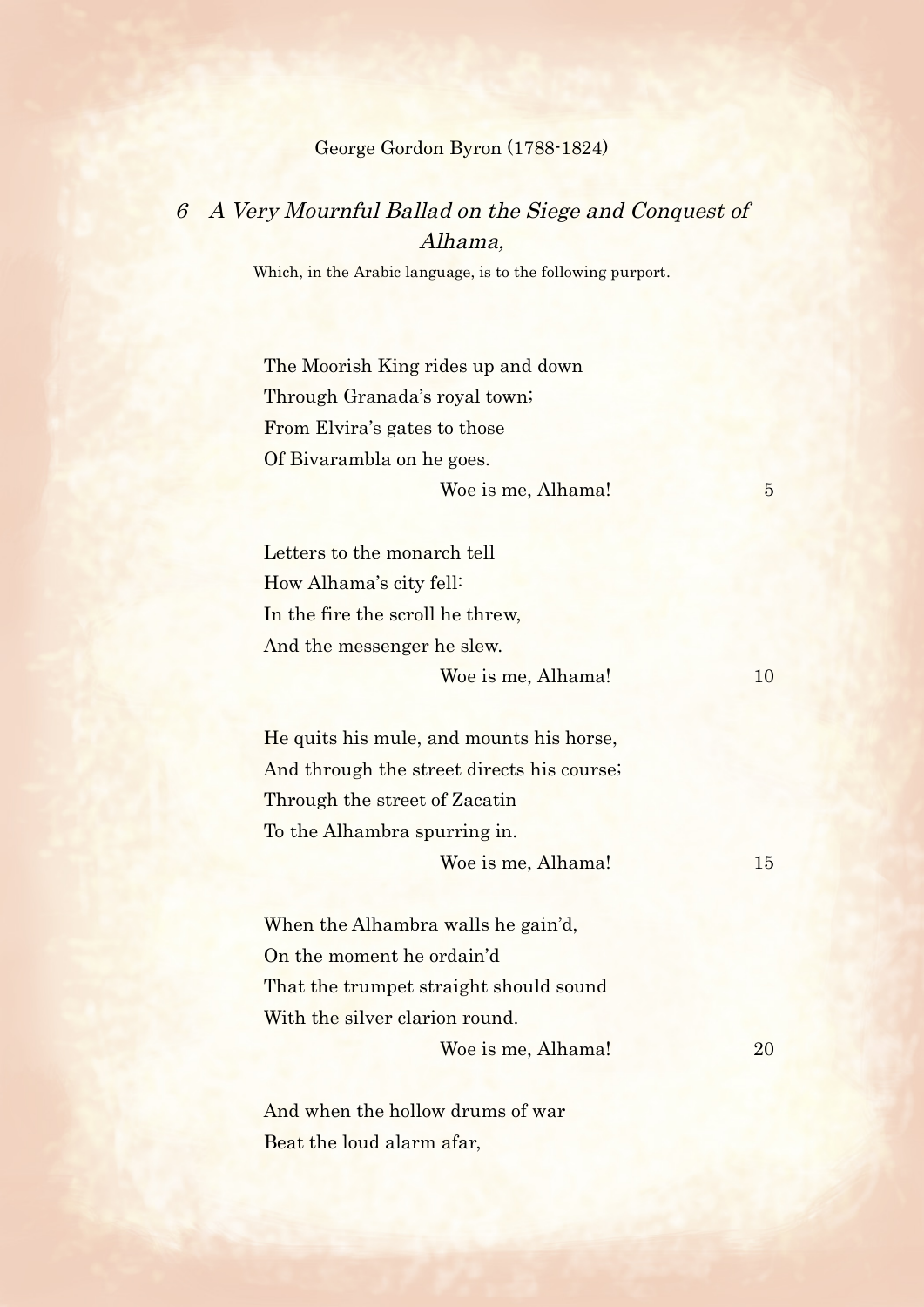| That the Moors of town and plain    |                                       |    |
|-------------------------------------|---------------------------------------|----|
|                                     | Might answer to the martial strain,   |    |
|                                     | Woe is me, Alhama!                    | 25 |
| Then the Moors, by this aware       |                                       |    |
|                                     | That bloody Mars recall'd them there, |    |
| One by one, and two by two,         |                                       |    |
| To a mighty squadron grew.          |                                       |    |
|                                     | Woe is me, Alhama!                    | 30 |
| Out then spake an aged Moor         |                                       |    |
| In these words the king before,     |                                       |    |
| "Wherefore call on us, oh King?     |                                       |    |
| What may mean this gathering?"      |                                       |    |
|                                     | Woe is me, Alhama!                    | 35 |
| "Friends! ye have, alas! to know    |                                       |    |
| Of a most disastrous blow,          |                                       |    |
|                                     | That the Christians, stern and bold,  |    |
| Have obtain'd Alhama's hold."       |                                       |    |
|                                     | Woe is me, Alhama!                    | 40 |
| Out then spake old Alfaqui,         |                                       |    |
| With his beard so white to see,     |                                       |    |
| "Good King! thou art justly served, |                                       |    |
|                                     | Good King! this thou hast deserved.   |    |
|                                     | Woe is me, Alhama!                    | 45 |
| "By thee were slain, in evil hour,  |                                       |    |
|                                     | The Abencerrage, Granada's flower;    |    |
|                                     | And strangers were received by thee   |    |
| Of Cordova the Chivalry.            |                                       |    |

Woe is me, Alhama! 50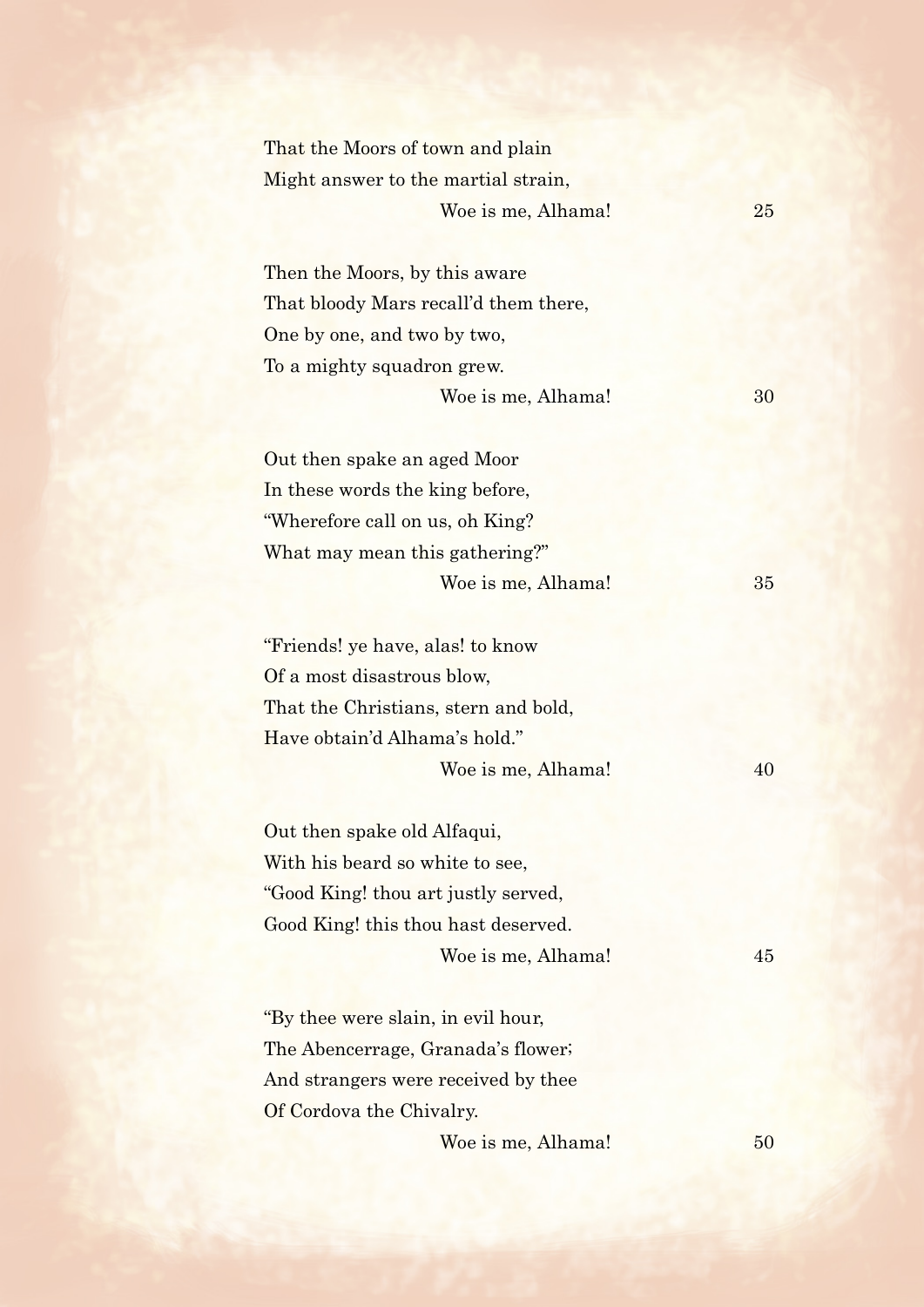"And for this, oh King! is sent On thee a double chastisement: Thee and thine, thy crown and realm, One last wreck shall overwhelm. Woe is me, Alhama! 55

"He who holds no laws in awe, He must perish by the law; And Granada must be won, And thyself with her undone." Woe is me, Alhama! 60

Fire flash'd from out the old Moor's eyes. The Monarch's wrath began to rise, Because he answer'd, and because He spake exceeding well of laws. Woe is me, Alhama! 65

"There is no law to say such things As may disgust the ear of kings:"  $-$ Thus, snorting with his choler, said The Moorish King, and doom'd him dead. Woe is me, Alhama! 70

Moor Alfaqui! Moor Alfaqui! Though thy beard so hoary be, The King hath sent to have thee seized, For Alhama's loss displeased. Woe is me, Alhama! 75

And to fix thy head upon High Alhambra's loftiest stone;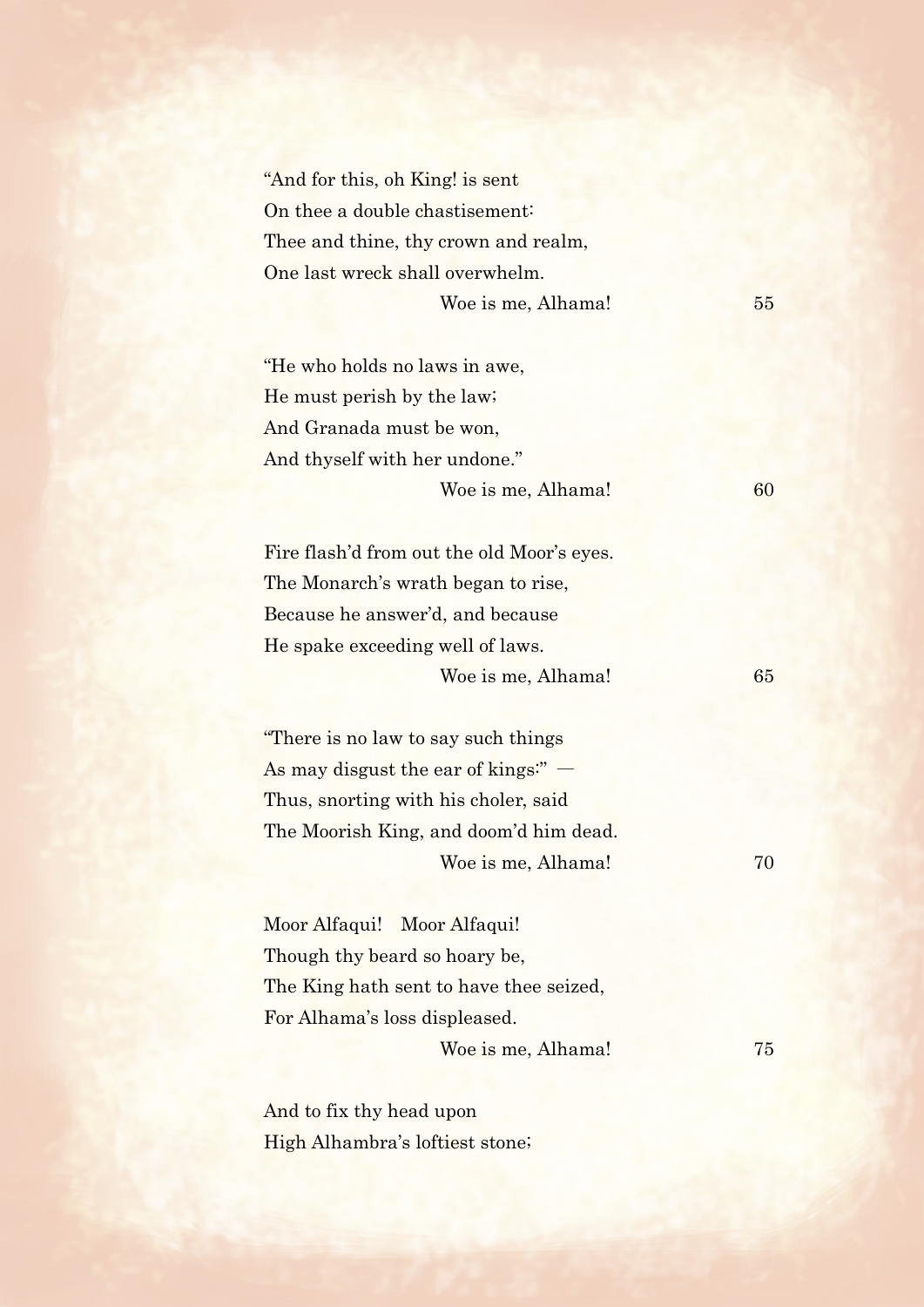| That this for thee should be the law, |    |
|---------------------------------------|----|
| And others tremble when they saw.     |    |
| Woe is me, Alhama!                    | 80 |

Woe is me, Alhama! 85

Woe is me, Alhama! 90

"Cavalier, and man of worth! Let these words of mine go forth; Let the Moorish Monarch know, That to him I nothing owe.

"But on my soul Alhama weighs, And on my inmost spirit preys; And if the King his land hath lost, Yet others may have lost the most.

"Sires have lost their children, wives Their lords, and valiant men their lives; One what best his love might claim Hath lost, another wealth, or fame. Woe is me, Alhama! 95

"I lost a damsel in that hour, Of all the land the loveliest flower; Doubloons a hundred I would pay, And think her ransom cheap that day." Woe is me, Alhama! 100

And as these things the old Moor said, They sever'd from the trunk his head; And to the Alhambra's wall with speed 'T was carried, as the King decreed. Woe is me, Alhama! 105